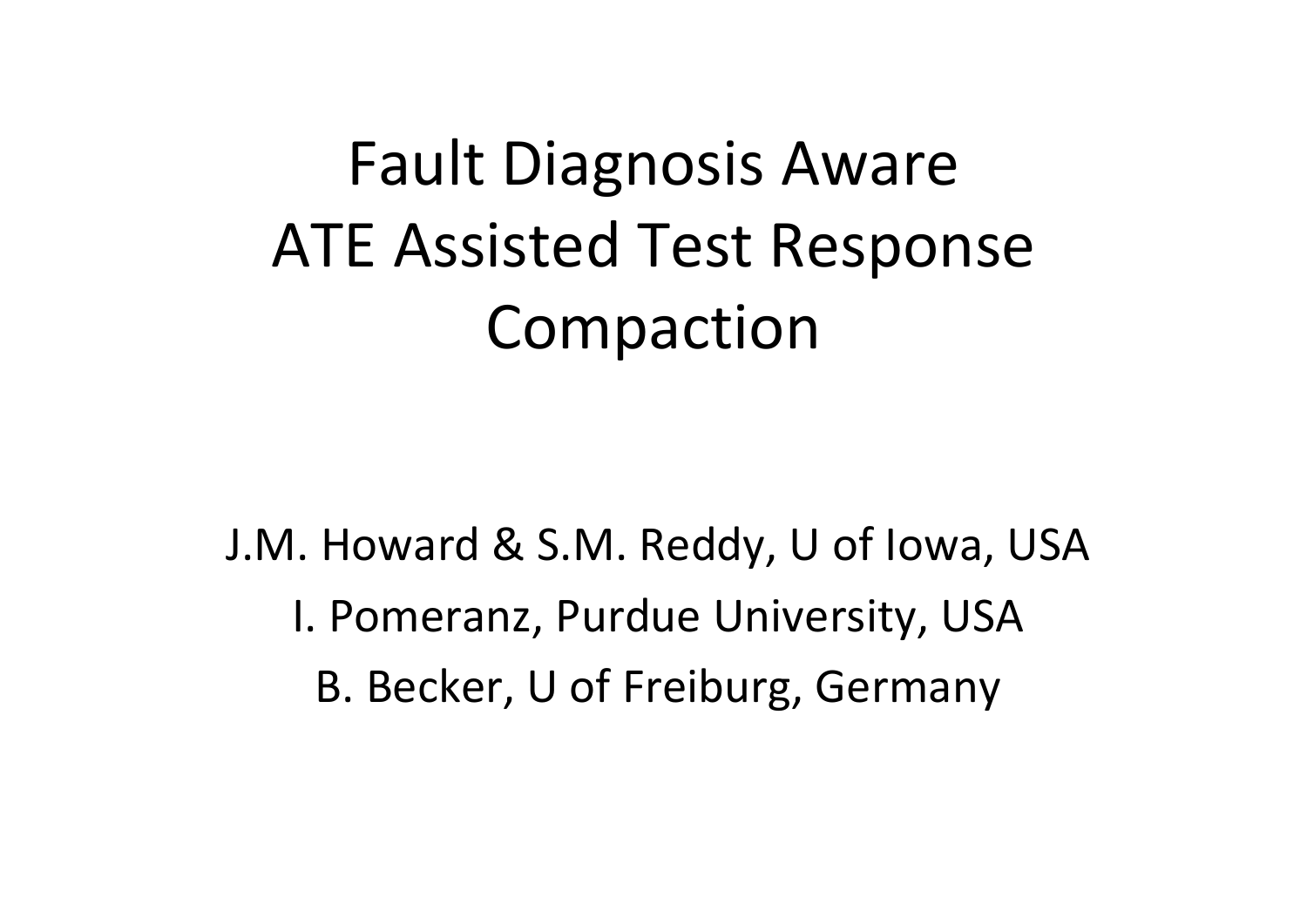## **Outline**

- Motivation and Objective of work
- ATE assisted test response compaction
- Diagnosis aware ATE test response compaction
- Experimental results
- Conclusion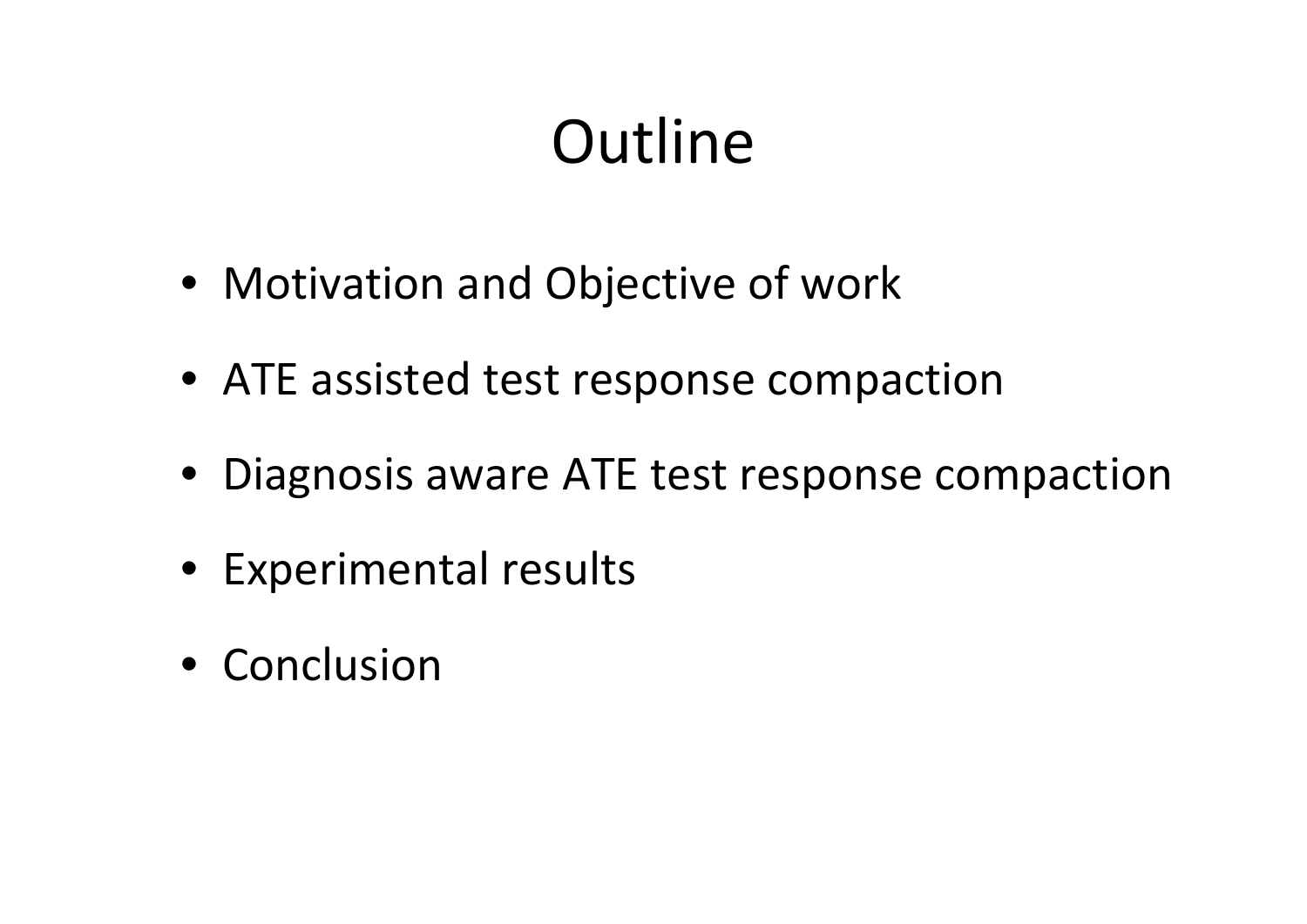## Motivation

- Excessive test data volume is an issue in testing integrated circuits
	- and the state of the state  $-$  Limited memory on ATE
	- –— Replacing ATEs is expensive
- Test data volumes are reduced by using test encoded tests and response compaction
- Reduced test data may still be higher than desired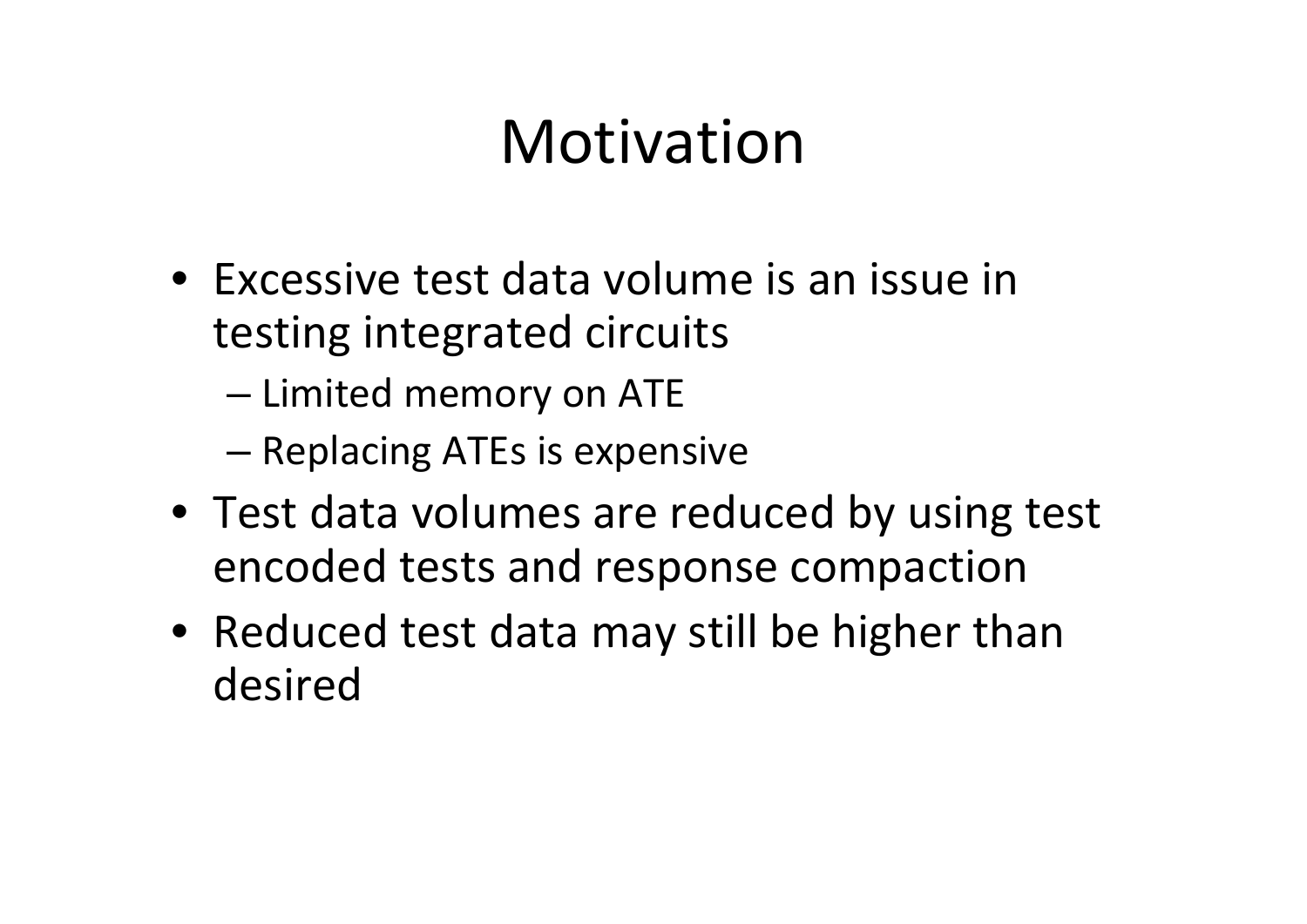## **Objective**

- Reduce test response data volume post‐ design‐freeze
- Applicable to any design including legacy designs
- Independent of the test generation process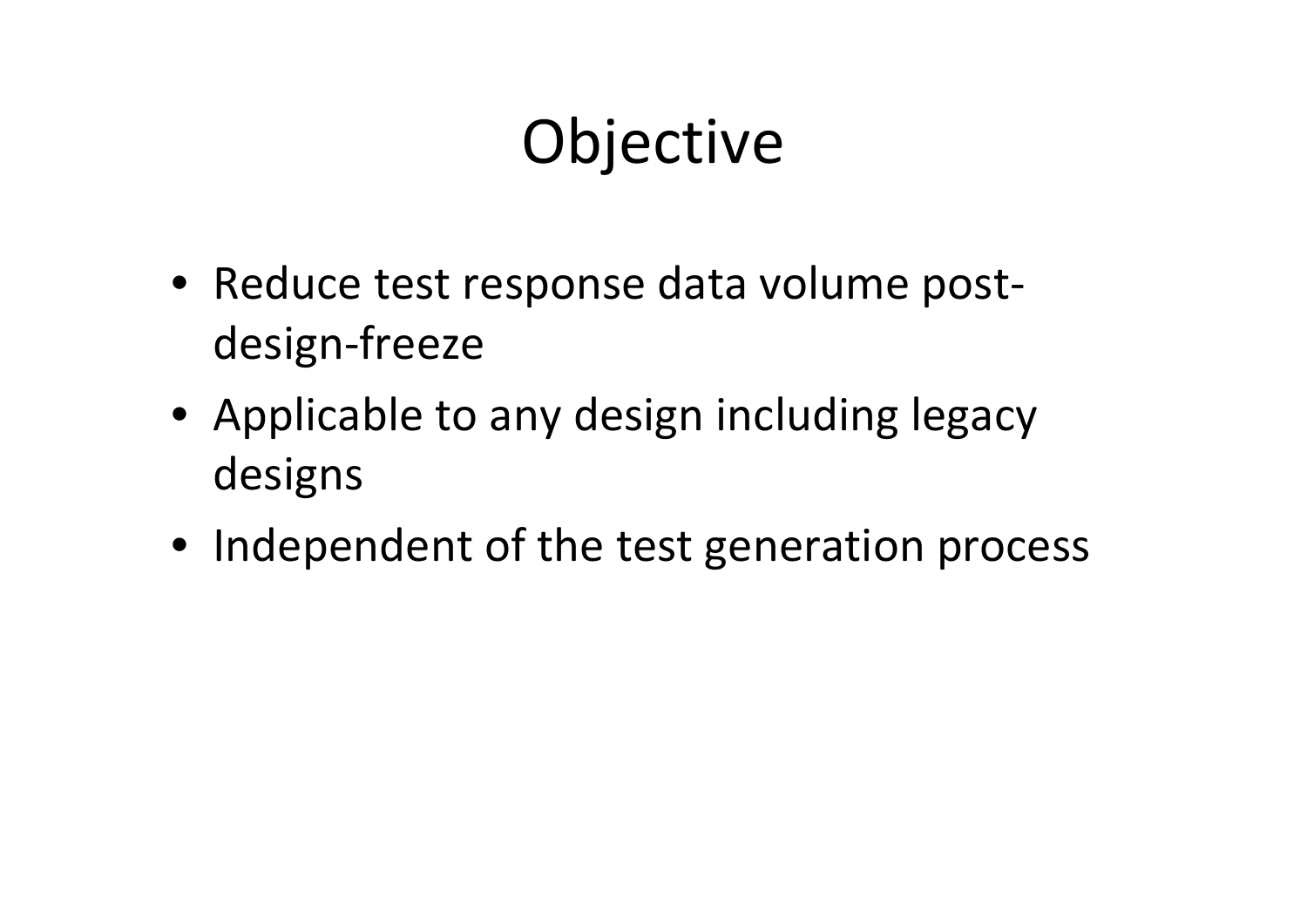## ATE Assisted Test Response Compaction

- Assumptions in this work for simplicity of discussion
	- **Links of the Company** — Single stuck-at faults
	- **Links of the Company**  $-$  EOR trees used as compactors
- Technique
	- Store the linear sum (exclusive‐OR) of the compacted responses of up to K consecutive tests [VLSI‐DAT 2010]

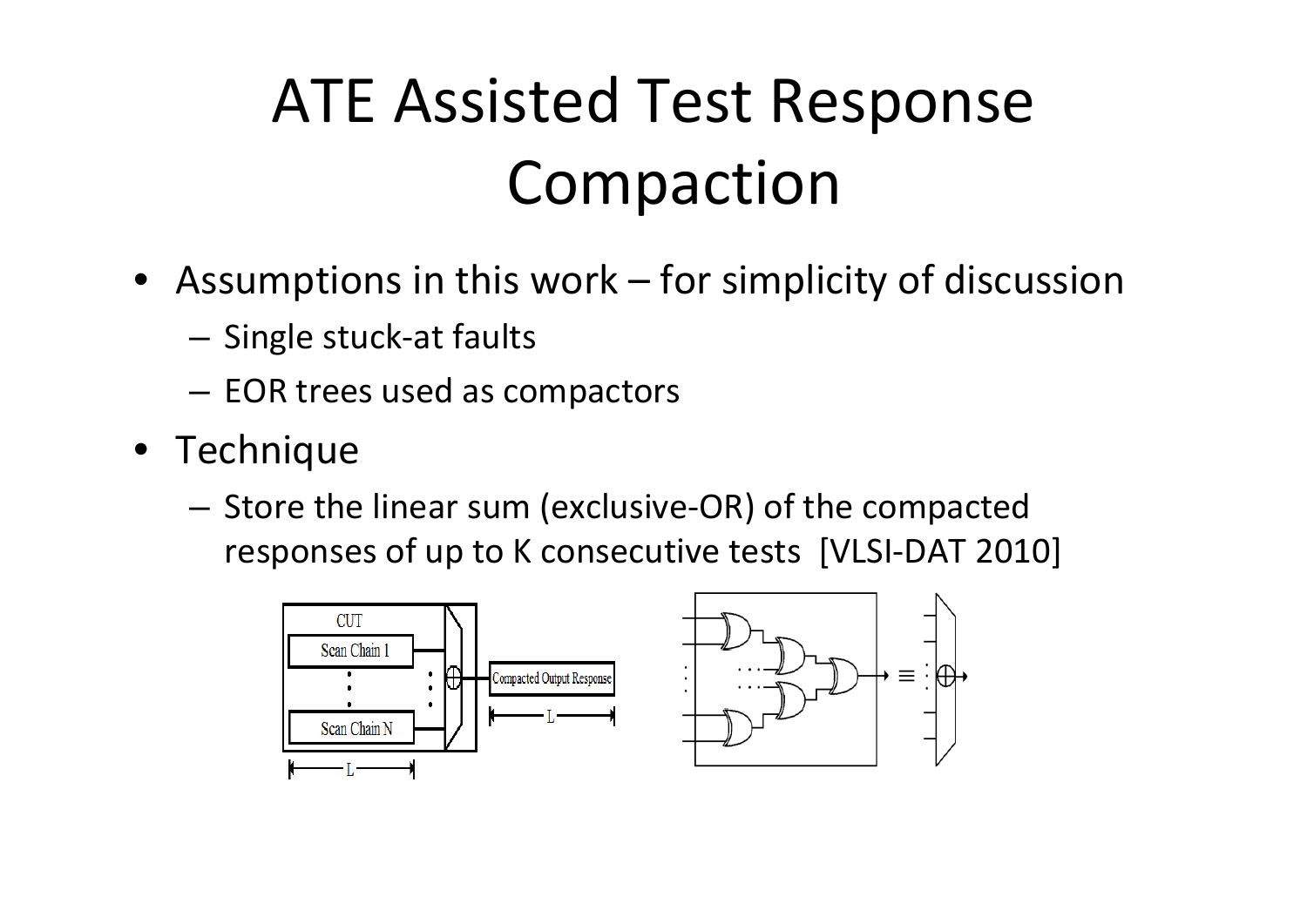## ATE Assisted Test Response Compaction

#### • ATE Processing ‐ Example



- (a) First response of the pair from CUT
- (b) First response stored in ATE
- (c) Second response of the pair from **CUT**
- (d) Linear sum of the pair of responses to be compared to the fault‐free response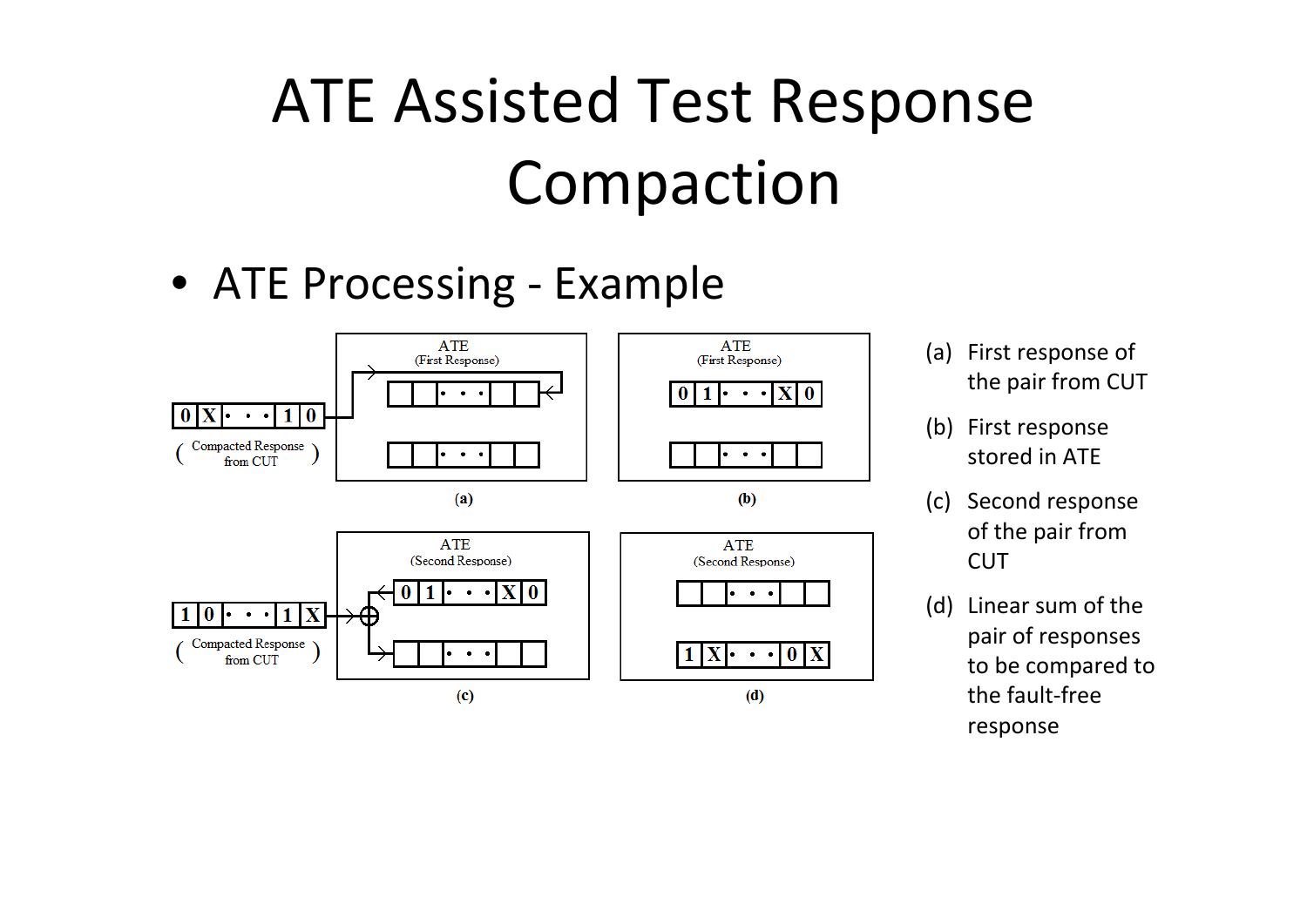### Features of ATE assisted compaction

- Up to an additional kX compaction. In this work we used k <sup>=</sup> 2.
- No additional on-chip logic
- **Handles unknown (X) values**
- **No loss in fault coverage**
- Can be used with space or finite memory compactors
- Can also be used with MISR time compactor if a signature is computed for each test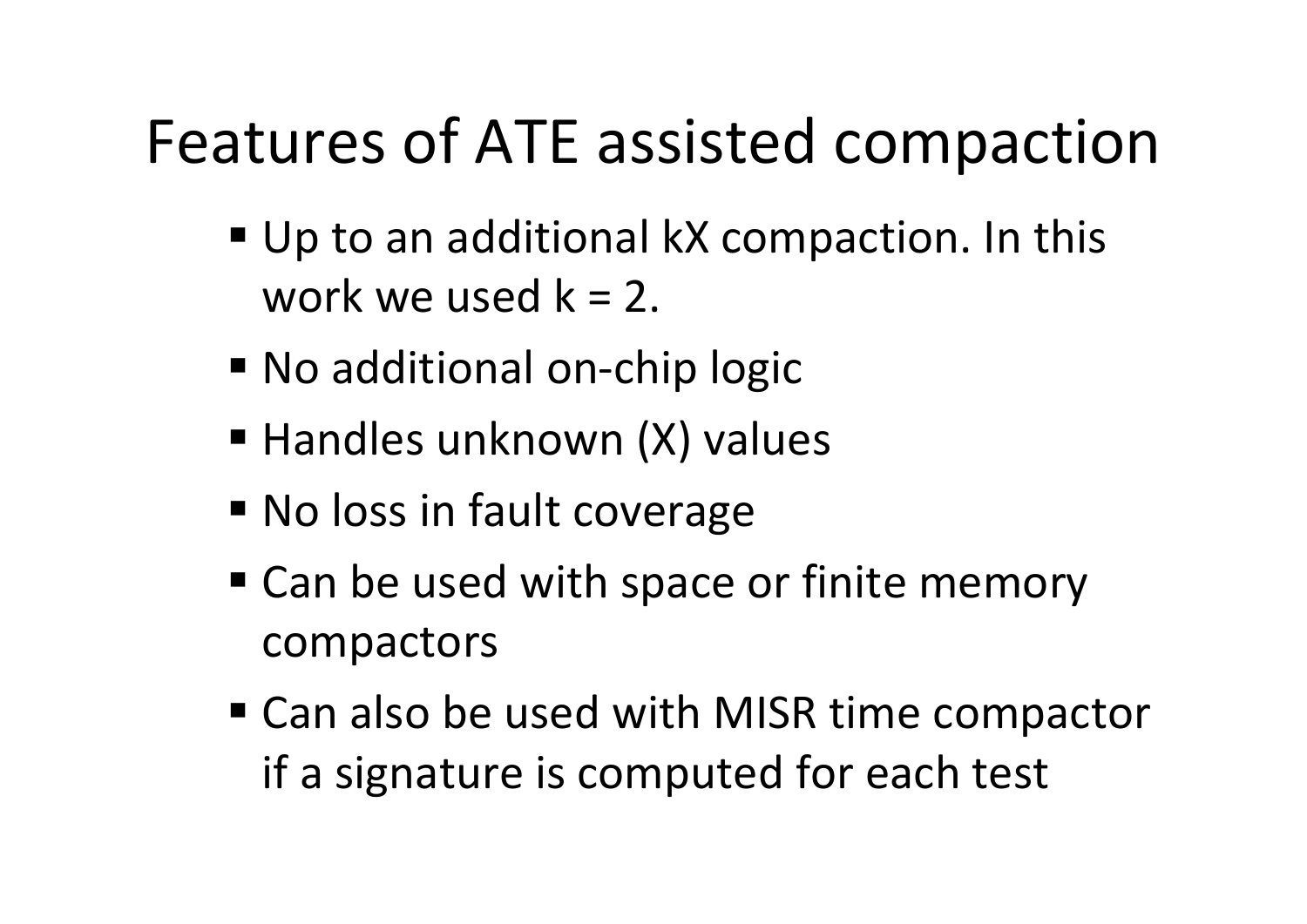#### Fault Aware ATE Assisted Test Response Compaction

#### –— Step 1 : {T, R, F, F1, F2}

- T and R are the set of tests and responses
- F is the set of detectable faults
- F1 (F2) are faults detected only once (twice)
- – $-\mathsf{Step}\ 2:\{\mathsf{Rp}\}$ 
	- Determine the set of pairs of responses not to be merged to avoid detection of faults in F<sub>1</sub> or F<sub>2</sub>.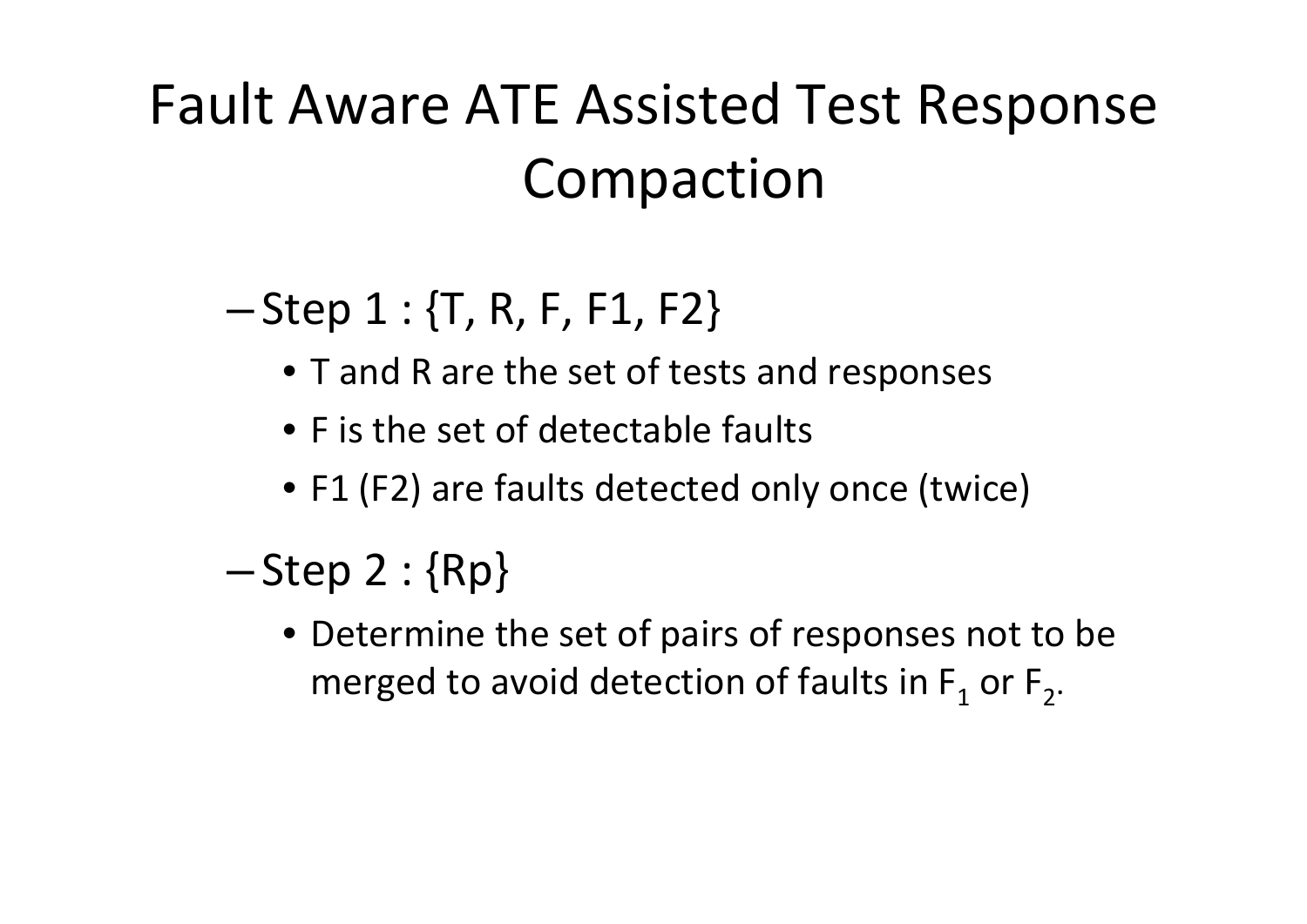#### Fault Aware ATE Assisted Test Response Compaction

#### –— Step 3 : Determine Responses to be Merged

- Let Rm be the set of pairs that are merged and Rc be the set of pairs in R but not in Rp
- Let NUM\_BFE(ri, rj) be the number of blocked fault effects due to aliasing or masking for <sup>a</sup> pair (ri, rj) in Rc and MIN BFE PAIR(ri, rj) be the pair with minimum NUM\_BFE
- Until Rc is empty repeat
- Include MIN\_BFE\_PAIR(ri, rj) in Rm and dropping faults in F detected by MIN\_BFE\_PAIR(ri,
- Remove MIN\_NUM\_BFE(ri, rj) from Rc and add to Rm and update Rc.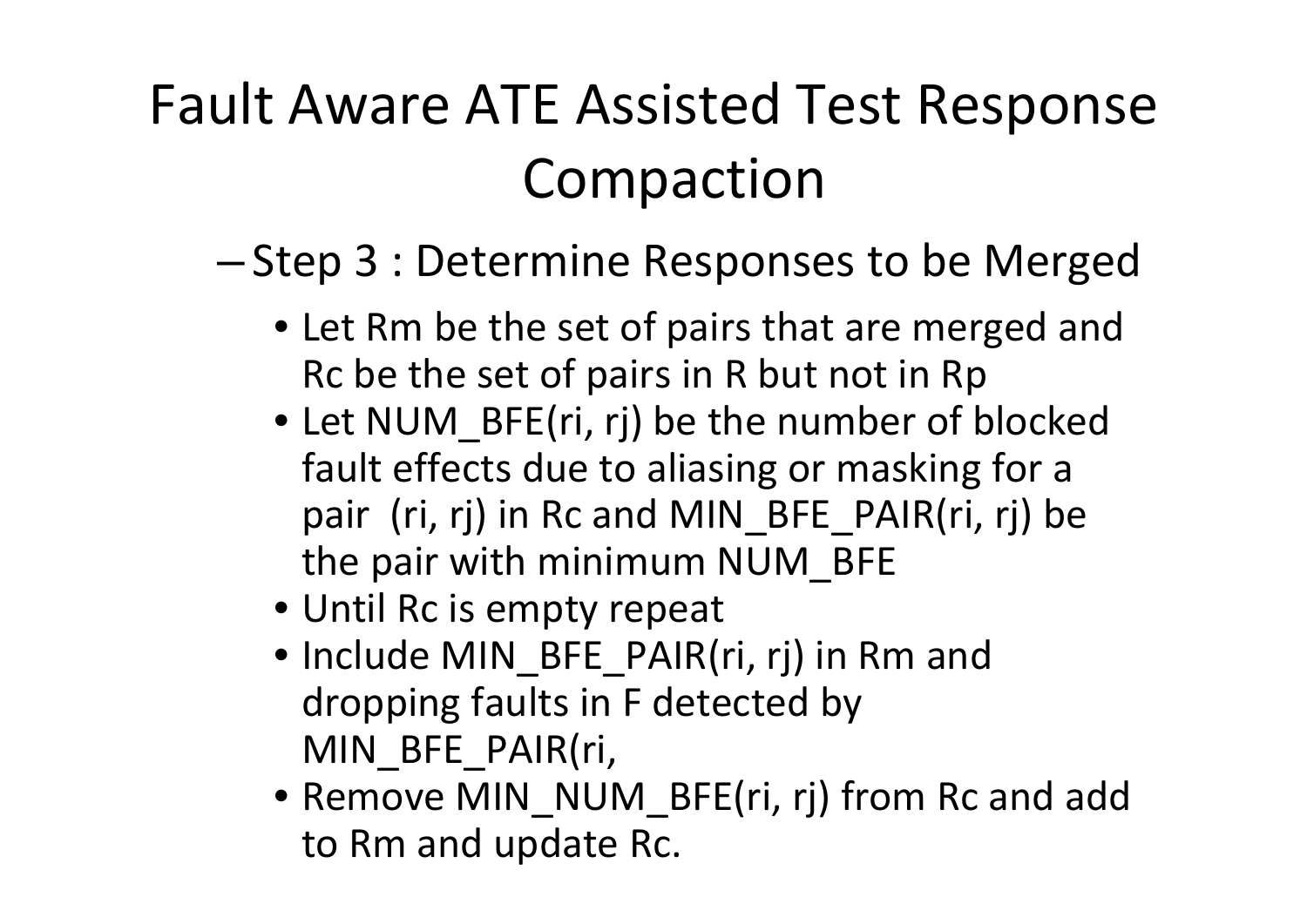### Fault Aware ATE Assisted Test Response Compaction

#### ––Step 4

- Fault simulate all faults in F with the merged responses in Rm and any responses which were not merged
- Let Fu be the set of faults which are undetected due tomerging
	- –—Step 5
- If Fu is not empty, unmerge pairs in Rm until Fu is empty
- Let R2 (R1) be the set of merged (unmerged) responses
- In R1 determine merge maximal number of pairs while maintaining empty Fu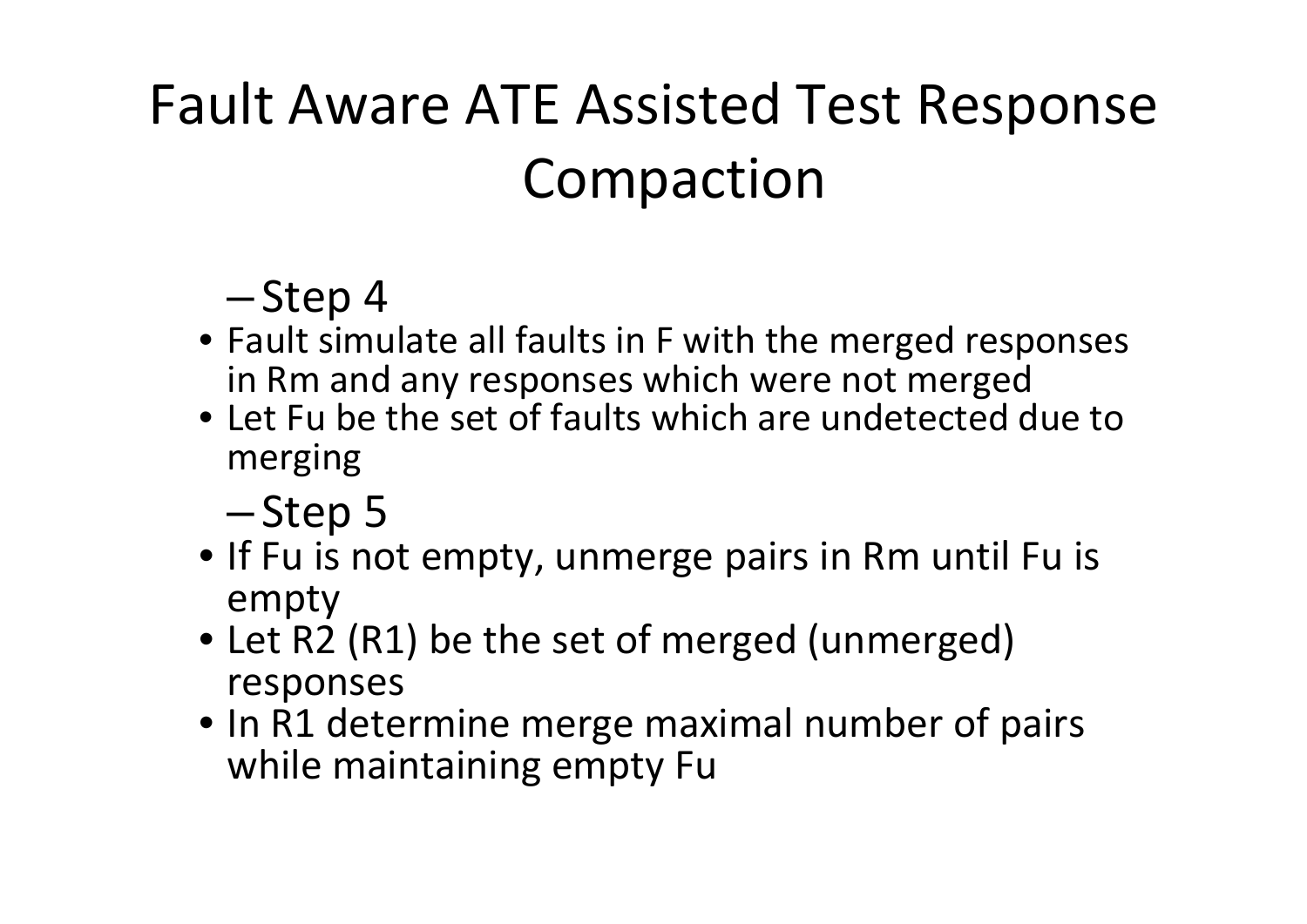### Experimental Set Up

• To make the results on compaction and diagnosis realistic we inject unspecified values in to tests. The unspecified values are randomly set by leaving randomly selected unspecified values in test cubes prior to random filling of the remaining unspecified values.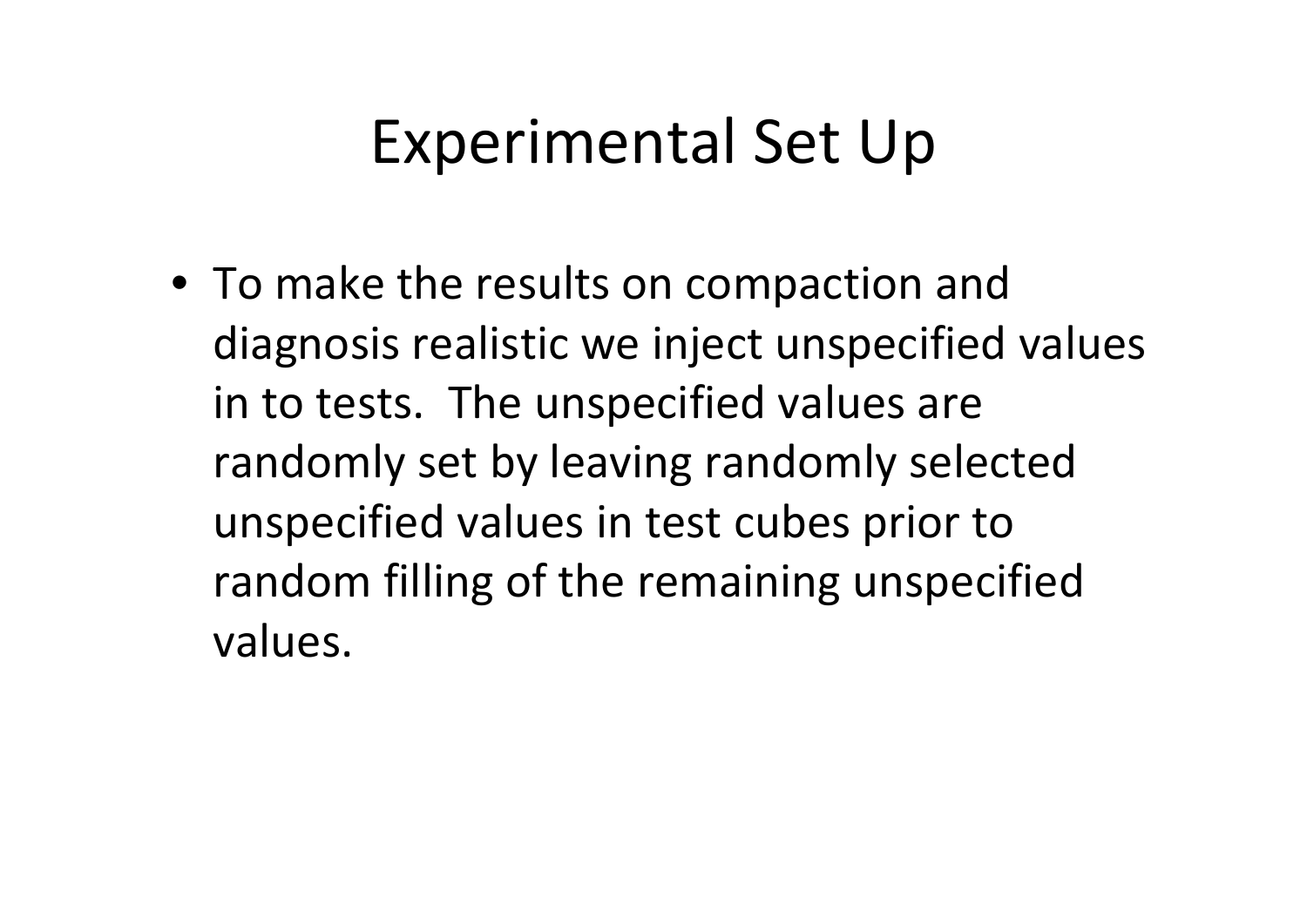#### Results on Compaction

|            |             |                             |      | $CR = 10$ |             |      |  |             |       |      | $CR = 30$    |                                                  |      |
|------------|-------------|-----------------------------|------|-----------|-------------|------|--|-------------|-------|------|--------------|--------------------------------------------------|------|
|            | $X = 1.0\%$ |                             |      |           | $X = 2.0\%$ |      |  | $X = 1.0\%$ |       |      | $X = 2.0\%$  |                                                  |      |
|            |             |                             |      |           |             |      |  |             |       |      |              |                                                  |      |
| <b>Ckt</b> |             | ACR1 ACR2 ACR ACR1 ACR2 ACR |      |           |             |      |  |             |       |      |              | $ACR1 ACR2 \triangle CR ACR1 ACR2 \triangle CR $ |      |
| s5378      | 8.72        | 17.22                       | 1.97 | 7.56      | 15.04       | 1.99 |  | 17.83       | 35.49 | 1.99 | 12.29        | 24.51                                            | 1.99 |
| s9234      | 7.73        | 15.32                       | 1.98 | 6.43      | 12.77       | 1.93 |  | 20.00       | 39.65 | 1.98 | 11.08        | 22.06                                            | 1.99 |
| s13207     | 9.56        | 18.96                       | 1.98 | 9.01      | 17.82       | 1.98 |  | 22.89       | 45.62 | 1.99 | <b>18.01</b> | 35.74                                            | 1.98 |
| s15850     | 8.78        | 17.45                       | 1.99 | 7.78      | 15.83       | 1.88 |  | 17.37       | 34.43 | 1.98 | 11.84        | 23.48                                            | 1.98 |
| s35932     | 5.60        | 8.84                        | 1.58 | 4.42      | 6.05        | 1.37 |  | 8.75        | 14.22 | 1.63 | 6.15         | 9.35                                             | 1.52 |
| s38417     | 8.61        | 17.12                       | 1.99 | 7.60      | 14.41       | 1.90 |  | 15.77       | 31.30 | 1.98 | 9.26         | 18.08                                            | 1.95 |
| s38584     | 8.39        | <b>16.60</b>                | 1.98 | 7.25      | 10.95       | 1.51 |  | 12.54       | 24.75 | 1.97 | 7.35         | 14.48                                            | 1.97 |

**ACR1 – achieved compaction ratio without ATE assisted compaction ACR2 – achieved compaction ratio with ATE assisted compaction**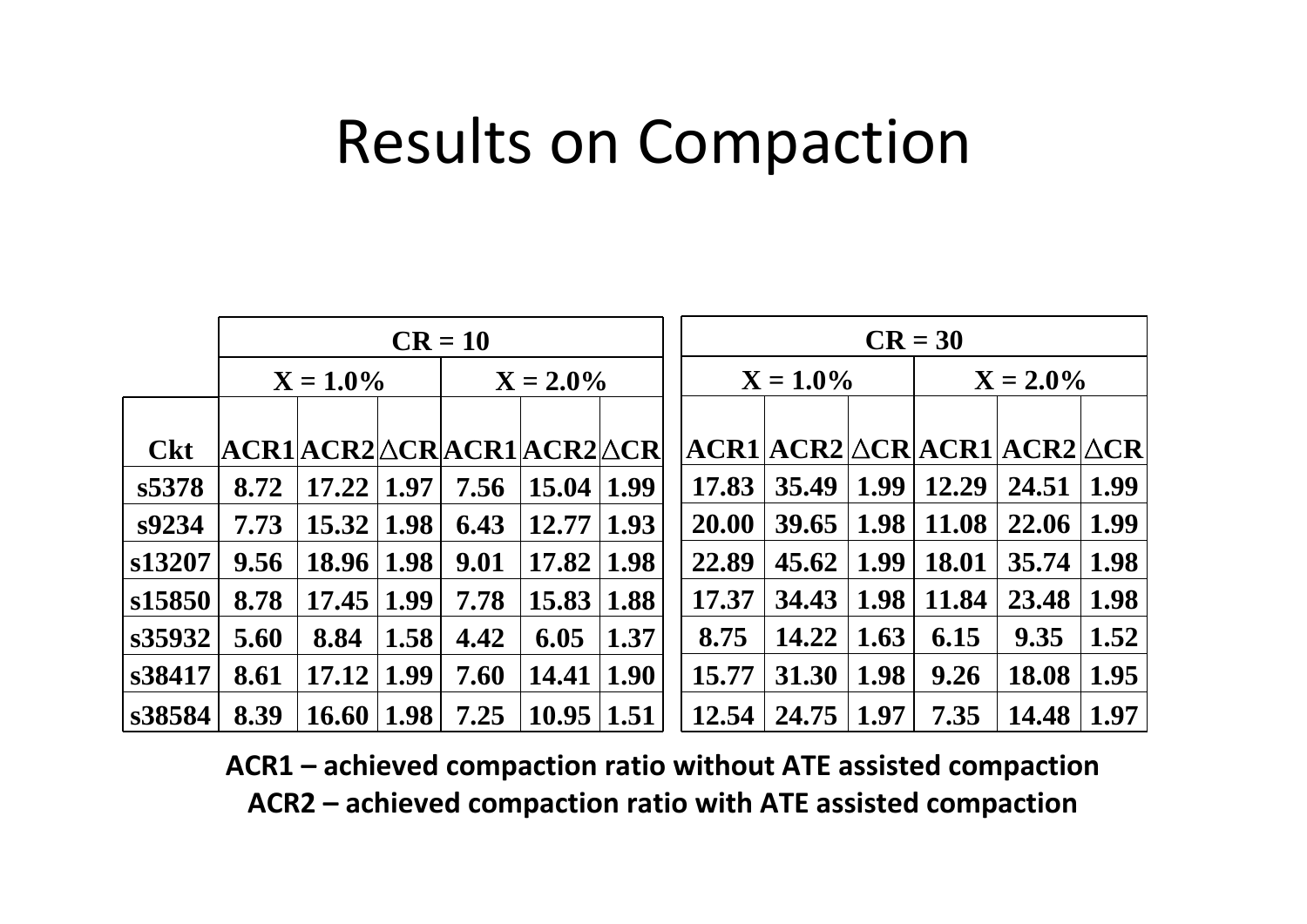## Results on Diagnosis

- Fault Diagnosis Results for Stuck‐at Faults
	- and the state of the state The effectiveness of the technique is shown in <sup>a</sup> comparison between the size of the equivalence classes for single stuck‐at faults
	- – Comparisons are made between the on‐chip compactor and the fault aware ATE assisted compaction technique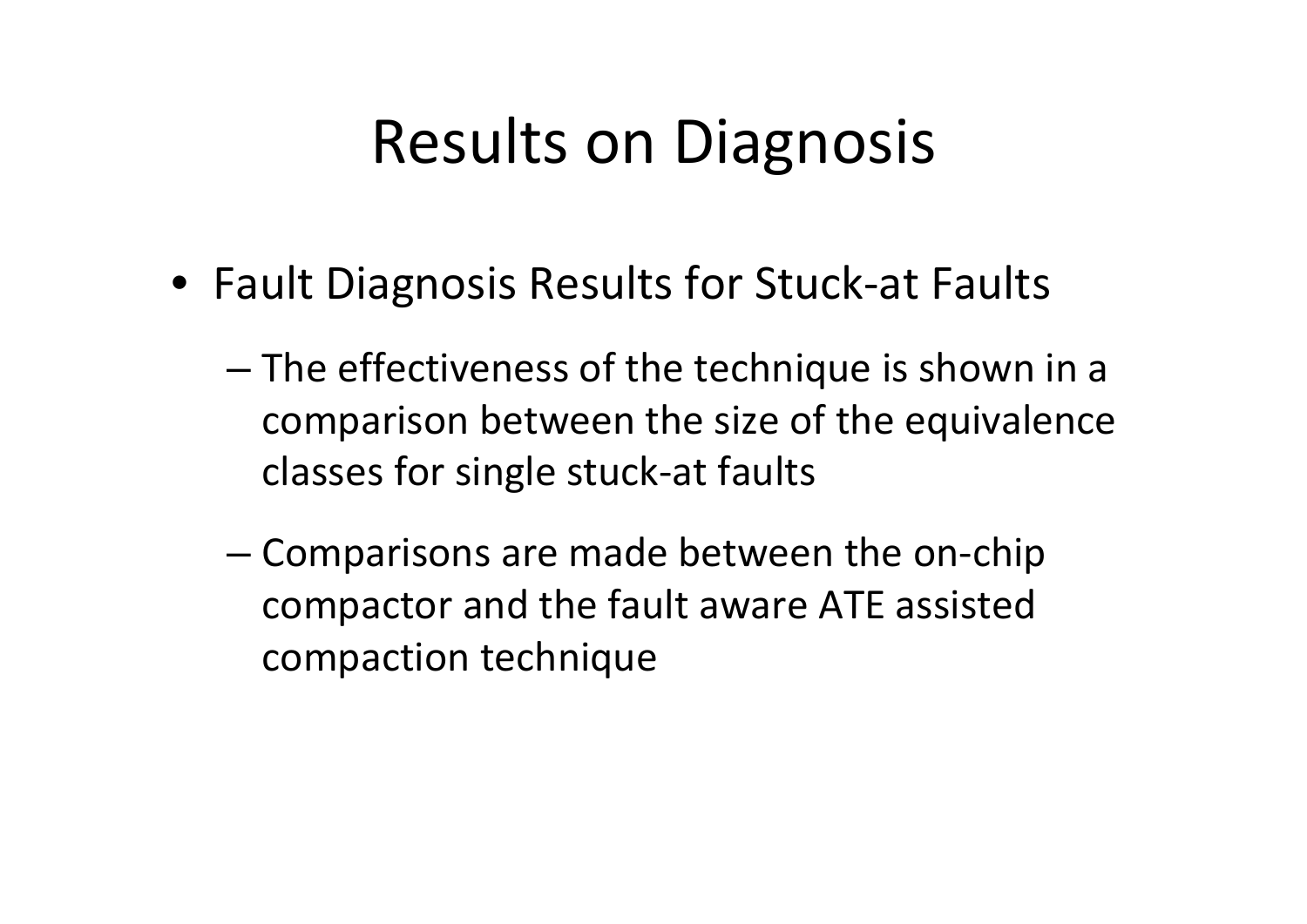## Results on single faults

|        |                         |                     |           | $CR=10$ , $X = 1.0\%$ |                |                               | $CR=10$ , $X = 2.0\%$   |                       |  |             |                |            |  |
|--------|-------------------------|---------------------|-----------|-----------------------|----------------|-------------------------------|-------------------------|-----------------------|--|-------------|----------------|------------|--|
|        | Comp                    |                     |           | AAC                   |                | $\Delta$                      |                         | Comp                  |  | AAC         |                |            |  |
| Ckt    | $\mathbf{M} \mathbf{x}$ | $\operatorname{Av}$ |           | Mx Av Mx              |                | $\bf{A}$ v                    | $\mathbf{M} \mathbf{x}$ |                       |  | Av Mx Av Mx |                | $\bf{A}$ v |  |
| s5378  |                         |                     |           | 1.12                  | $\overline{0}$ | 0.92%                         | $\overline{7}$          |                       |  |             | $\overline{0}$ | $2.33\%$   |  |
| s9234  |                         | 1.25                | <b>10</b> | 1.26                  | $\overline{3}$ | $1.36\%$                      | 9                       | $1.25$   10           |  | 1.27        |                | 1.45%      |  |
| s13207 | 9                       | 1.22                | 9         | 1.23                  | $\overline{0}$ | $\vert 0.88\% \vert 18 \vert$ |                         | 1.22                  |  | 18 1.23     | $\bf{0}$       | 1.16%      |  |
| s15850 | 28                      | 1.22                | 28        | 1.23                  | $\overline{0}$ | $0.88\%$                      |                         | 28   1.22   28   1.23 |  |             | $\bf{0}$       | 1.10%      |  |
| s35932 |                         | 1.45                | 9         | 1.46                  | $\overline{2}$ | $ 0.99\% $                    | 6                       | $1.46$ 10             |  | 1.48        | $\overline{4}$ | $1.48\%$   |  |
| s38417 | <sup>12</sup>           | 1.12                | 21        | 1.13                  | 9              | $\left 0.87\% \right $ 13     |                         | 1.12                  |  | 16 1.13     | $\overline{3}$ | $ 0.69\% $ |  |
| s38584 |                         | 1.09                | 6         | 1.09                  |                | $ 0.46\% $                    | 6                       | 1.09                  |  | .09         |                | $ 0.41\% $ |  |

- Comp On-chip compactor, AAC Fault aware ATE assisted compaction
- ∆ Difference between Comp and AAC
- Mx Max class size, Av Average class size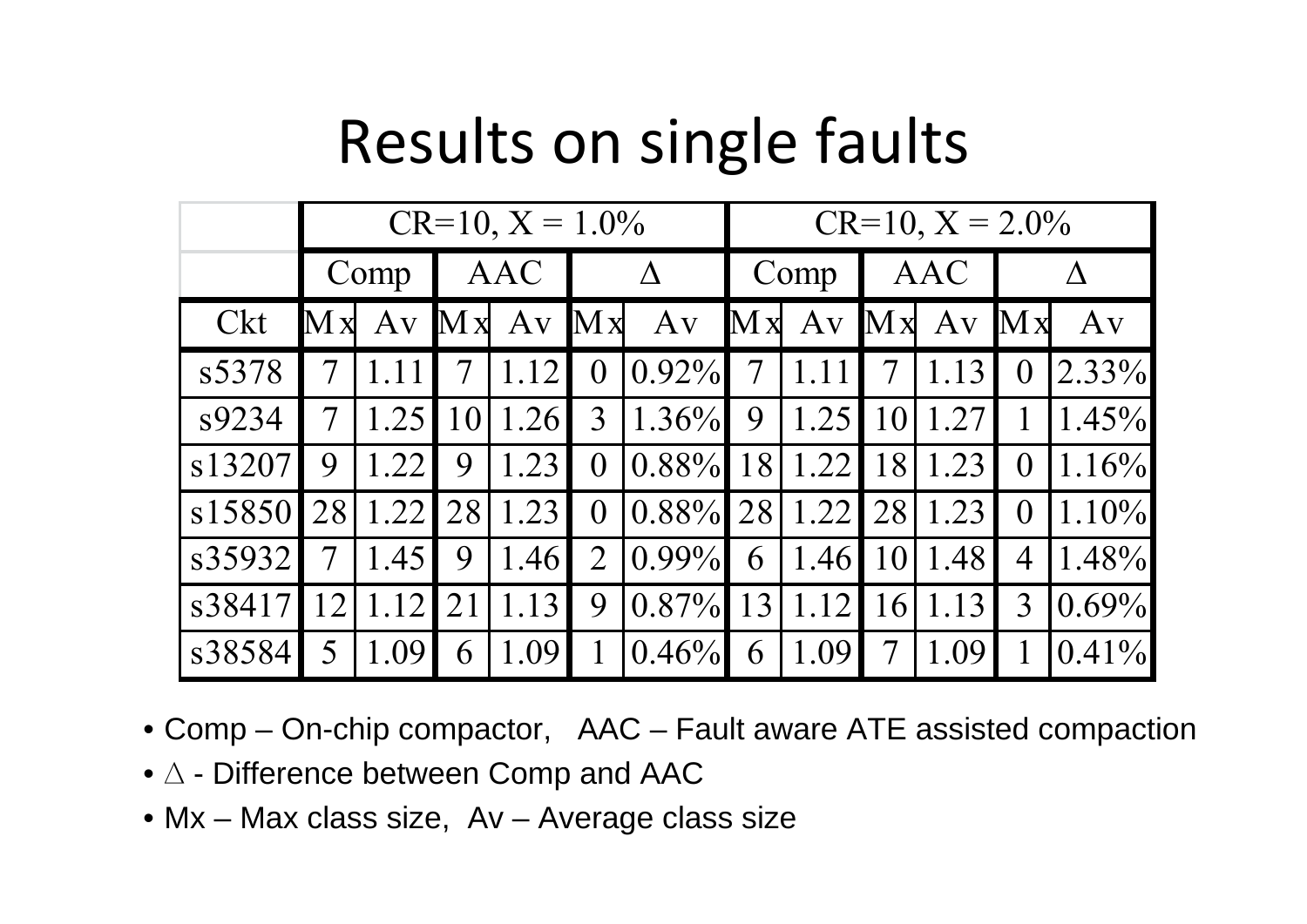## Results on single faults

|        |                         |      |    | $CR=30, X=1.0\%$ |                         |               | $CR=30, X = 2.0\%$  |      |           |             |                |              |
|--------|-------------------------|------|----|------------------|-------------------------|---------------|---------------------|------|-----------|-------------|----------------|--------------|
|        | Comp                    |      |    | AAC              |                         | $\Delta$      |                     | Comp |           | AAC         |                | Λ            |
| Ckt    | $\mathbf{M} \mathbf{x}$ | Av   |    | Mx Av            | $\mathbf{M} \mathbf{x}$ | Av            | $\mathbf{M} \times$ |      |           | Av Mx Av Mx |                | Av           |
| s5378  | 4                       | 1.12 | 6  | 1.15             | $\overline{2}$          | $2.80\%$      | $\overline{4}$      |      | 5         | 1.14        |                | $3.03\%$     |
| s9234  | 5                       | 1.25 | 8  | 1.27             | 3                       | $1.43\%$      | $\overline{7}$      | 1.25 | 10        | 1.28        | 3              | 2.42%        |
| s13207 | 9                       | 1.23 | 9  | 1.28             | $\theta$                | $3.85\%$   13 |                     | 1.23 | <b>19</b> | 1.26        | 6              | $ 2.47\% $   |
| s15850 | 28                      | 1.22 | 28 | 1.23             | $\overline{0}$          | $ 0.79\% $    | 28                  | 1.22 | 28        | 1.24        | $\overline{0}$ | $1.11\%$     |
| s35932 | 8                       | 1.43 | 13 | 1.47             | 5                       | $2.81\%$      |                     | 1.44 | 25        | 1.50        |                | $14 4.09\% $ |
| s38417 | 12                      |      | 12 | 1.12             | $\overline{0}$          | $ 0.90\% $    |                     |      |           |             | $\overline{0}$ | $0.80\%$     |
| s38584 | 6                       | 1.09 |    | 1.09             | 1                       | $0.76\%$      | 5                   | 1.08 | 7         |             |                | 1.18%        |

- Comp On-chip compactor, AAC Fault aware ATE assisted compaction
- ∆ Difference between Comp and AAC
- Mx Max class size, Av Average class size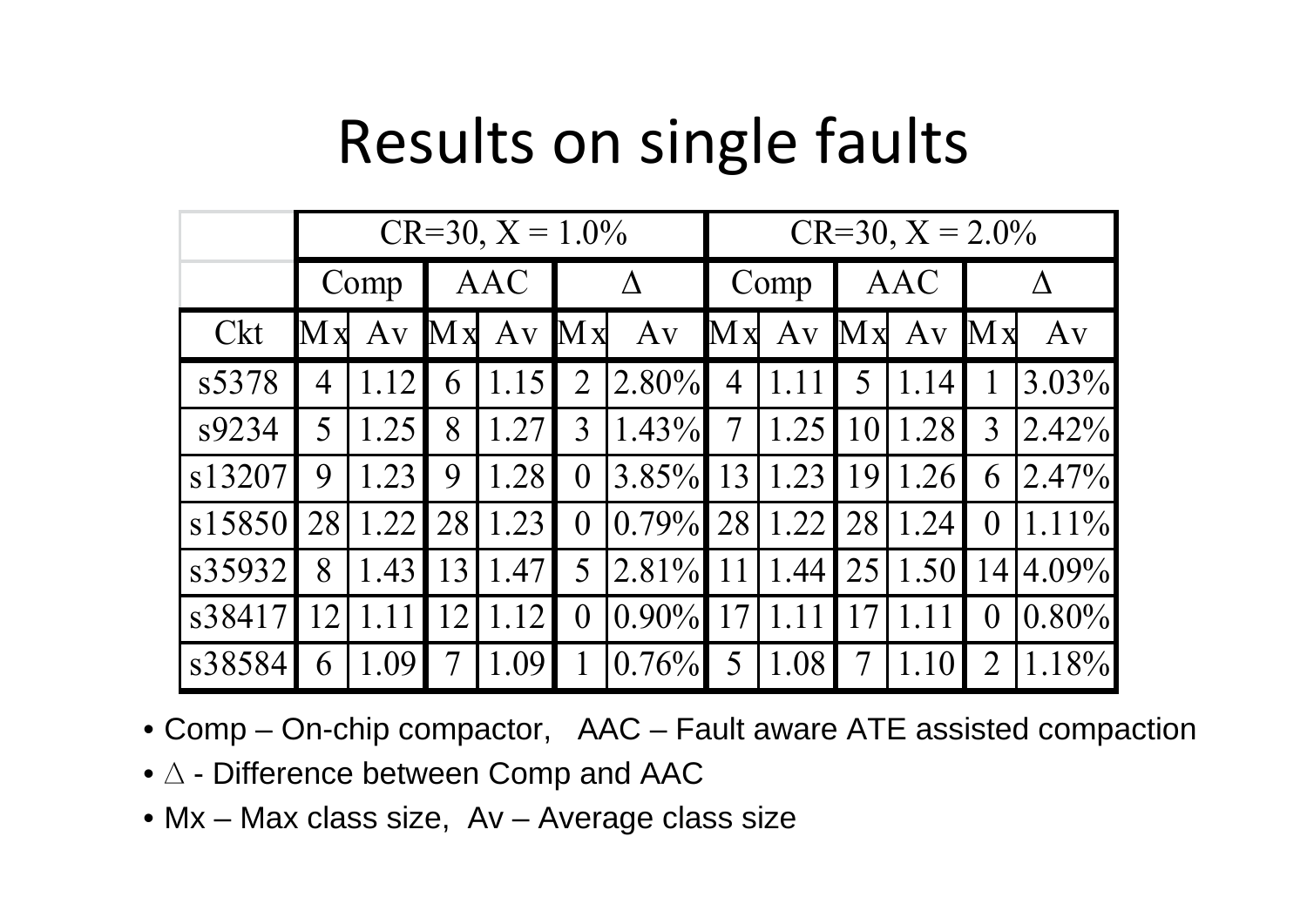#### Double stuck‐at Faults

- Double stuck‐at Fault Diagnosis
	- and the state of the state 10,000 random double stuck‐at faults
		- Correctly diagnosed (First\_Hit)
		- Not diagnosed in the first three ranks (Not\_Diag)
	- – Compare diagnosis results for the on‐chip compactor and the fault aware ATE assisted compaction technique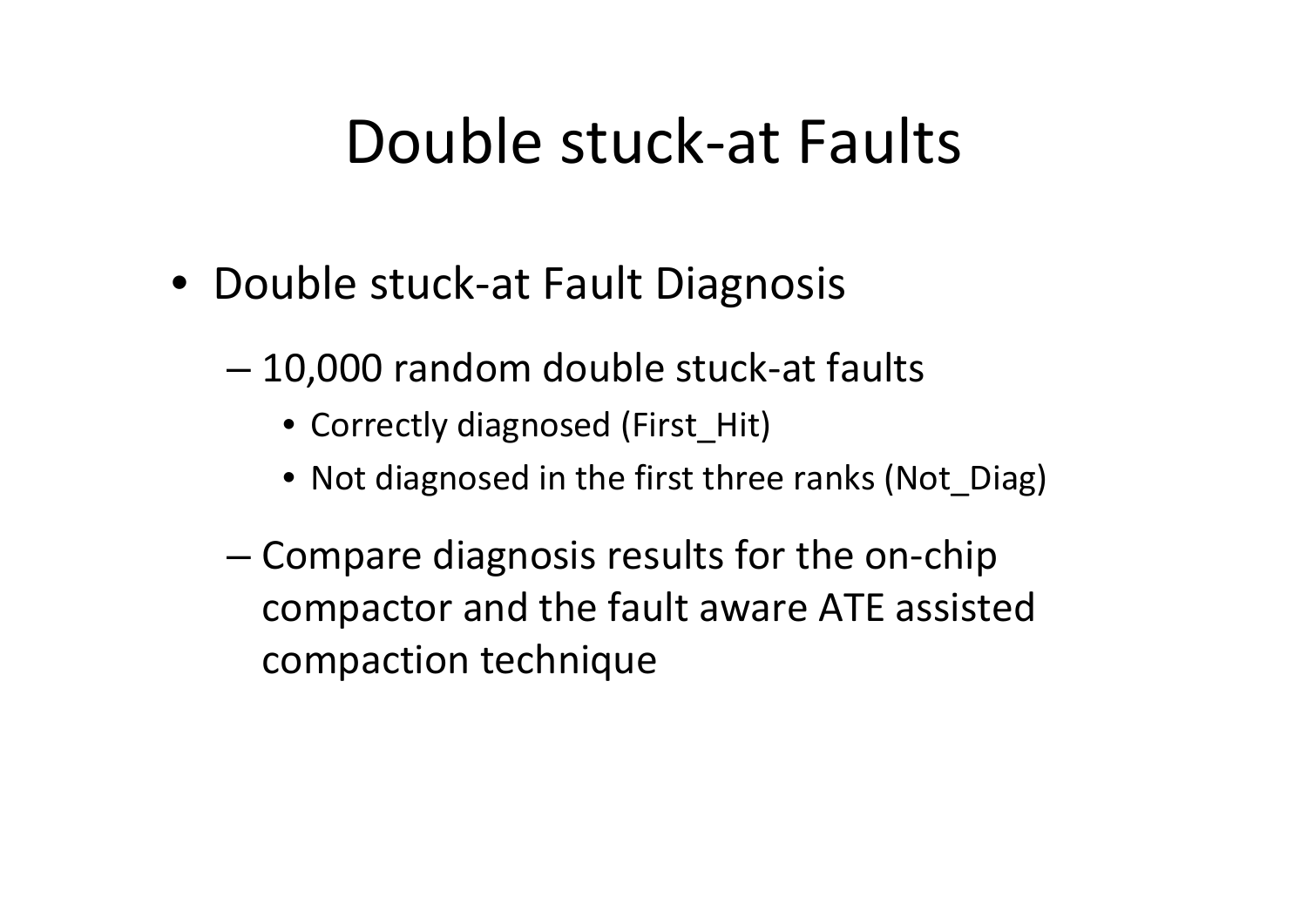#### Results for Double Faults

|        |          |            | $CR=10$ , $X = 1.0\%$ |            | $CR=10$ , $X = 2.0\%$ |                |           |            |  |  |
|--------|----------|------------|-----------------------|------------|-----------------------|----------------|-----------|------------|--|--|
|        | Not Diag |            | First Hit             |            | Not Diag              |                | First Hit |            |  |  |
| Ckt    | Comp     | <b>AAC</b> | Comp                  | <b>AAC</b> | Comp                  | <b>AAC</b>     | Comp      | <b>AAC</b> |  |  |
| s5378  | 20       | 31         | 9937                  | 9931       | 18                    | 32             | 9935      | 9923       |  |  |
| s9234  | 47       | 48         | 9929                  | 9922       | 49                    | 53             | 9924      | 9921       |  |  |
| s13207 | 9        | 14         | 9971                  | 9962       | 6                     | 11             | 9978      | 9971       |  |  |
| s15850 | 17       | 24         | 9959                  | 9952       | 14                    | 16             | 9977      | 9974       |  |  |
| s35932 | 115      | 120        | 9875                  | 9870       | 101                   | 100            | 9887      | 9886       |  |  |
| s38417 |          | 5          | 9988                  | 9983       | $\overline{0}$        | $\overline{2}$ | 9992      | 9994       |  |  |
| s38584 | 16       | 17         | 9982                  | 9981       | 27                    | 31             | 9969      | 9965       |  |  |
| Ave    | 32       | 37         | 9949                  | 9943       | 31                    | 35             | 9952      | 9948       |  |  |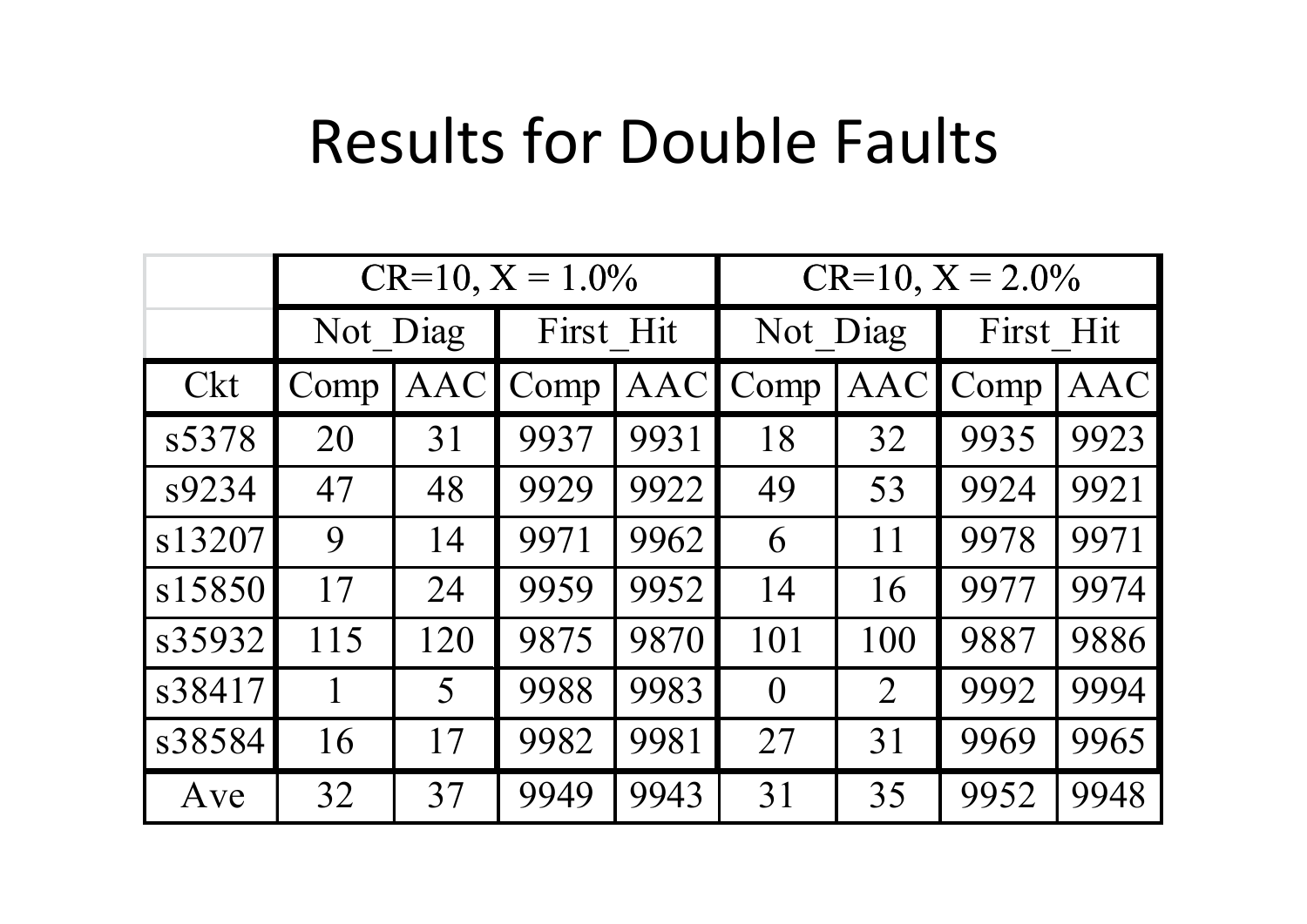#### Results for Double Faults

|        |                |            | $CR=30, X=1.0\%$ |            | $CR=30, X = 2.0\%$ |            |           |            |  |  |
|--------|----------------|------------|------------------|------------|--------------------|------------|-----------|------------|--|--|
|        | Not Diag       |            | First Hit        |            | Not Diag           |            | First Hit |            |  |  |
| Ckt    | Comp           | <b>AAC</b> | Comp             | <b>AAC</b> | Comp               | <b>AAC</b> | Comp      | $\rm{AAC}$ |  |  |
| s5378  | 35             | 46         | 9885             | 9855       | 45                 | 40         | 9880      | 9882       |  |  |
| s9234  | 53             | 57         | 9915             | 9905       | 73                 | 68         | 9897      | 9878       |  |  |
| s13207 | 25             | 37         | 9940             | 9919       | 23                 | 32         | 9957      | 9943       |  |  |
| s15850 | 20             | 26         | 9948             | 9936       | 26                 | 31         | 9948      | 9930       |  |  |
| s35932 | 92             | 104        | 9889             | 9877       | 107                | 104        | 9865      | 9879       |  |  |
| s38417 | $\overline{3}$ | 10         | 9985             | 9968       | 3                  | 6          | 9991      | 9980       |  |  |
| s38584 | 23             | 20         | 9971             | 9970       | 17                 | 20         | 9971      | 9971       |  |  |
| Ave    | 36             | 43         | 9933             | 9919       | 42                 | 43         | 9930      | 9923       |  |  |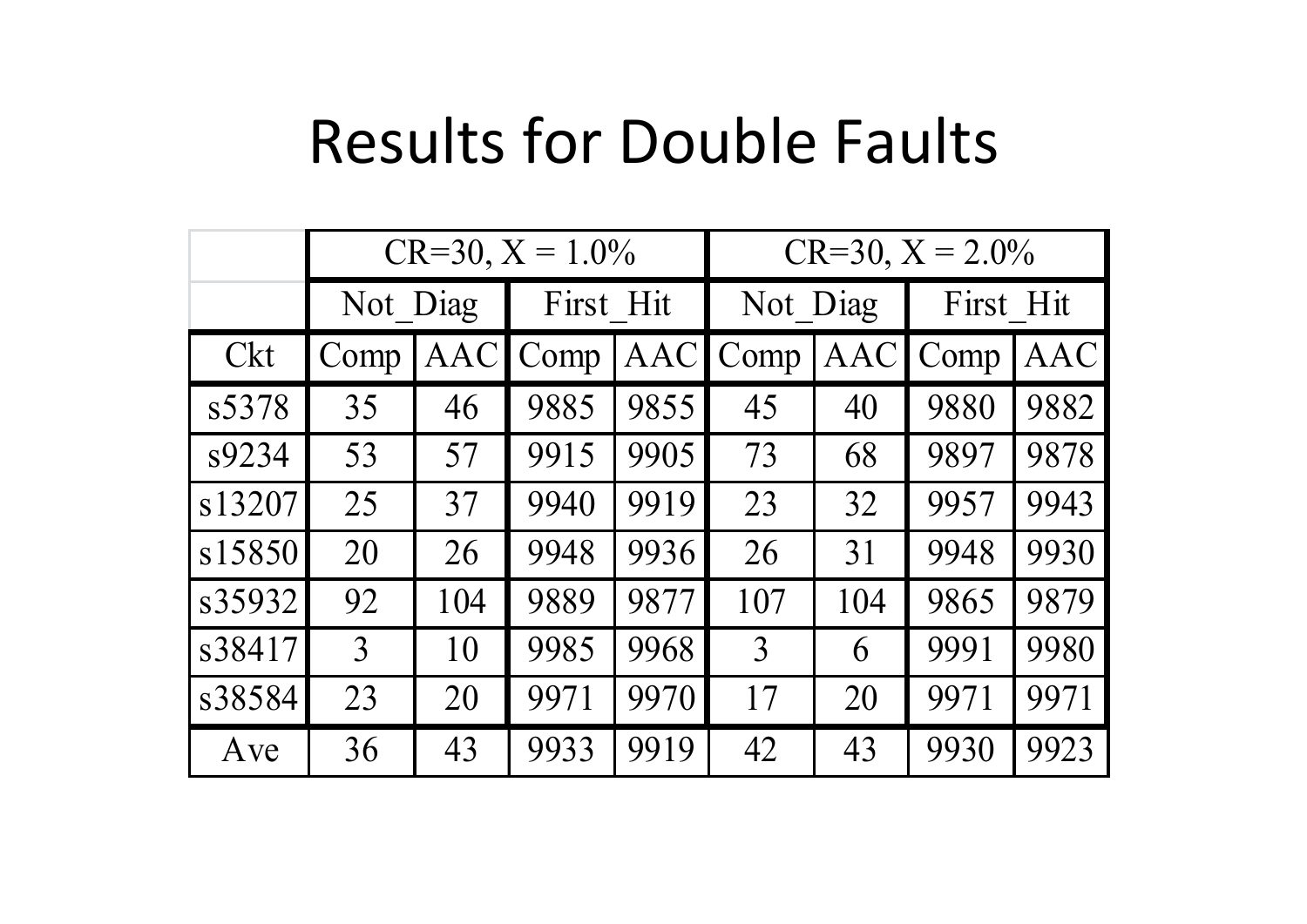## Run Times

• Obtaining both decreased test data volume through output response compaction and not impacting fault diagnosis resolution comes with the cost of additional CPU run‐time to determine merged responses which minimally impact fault diagnosis resolution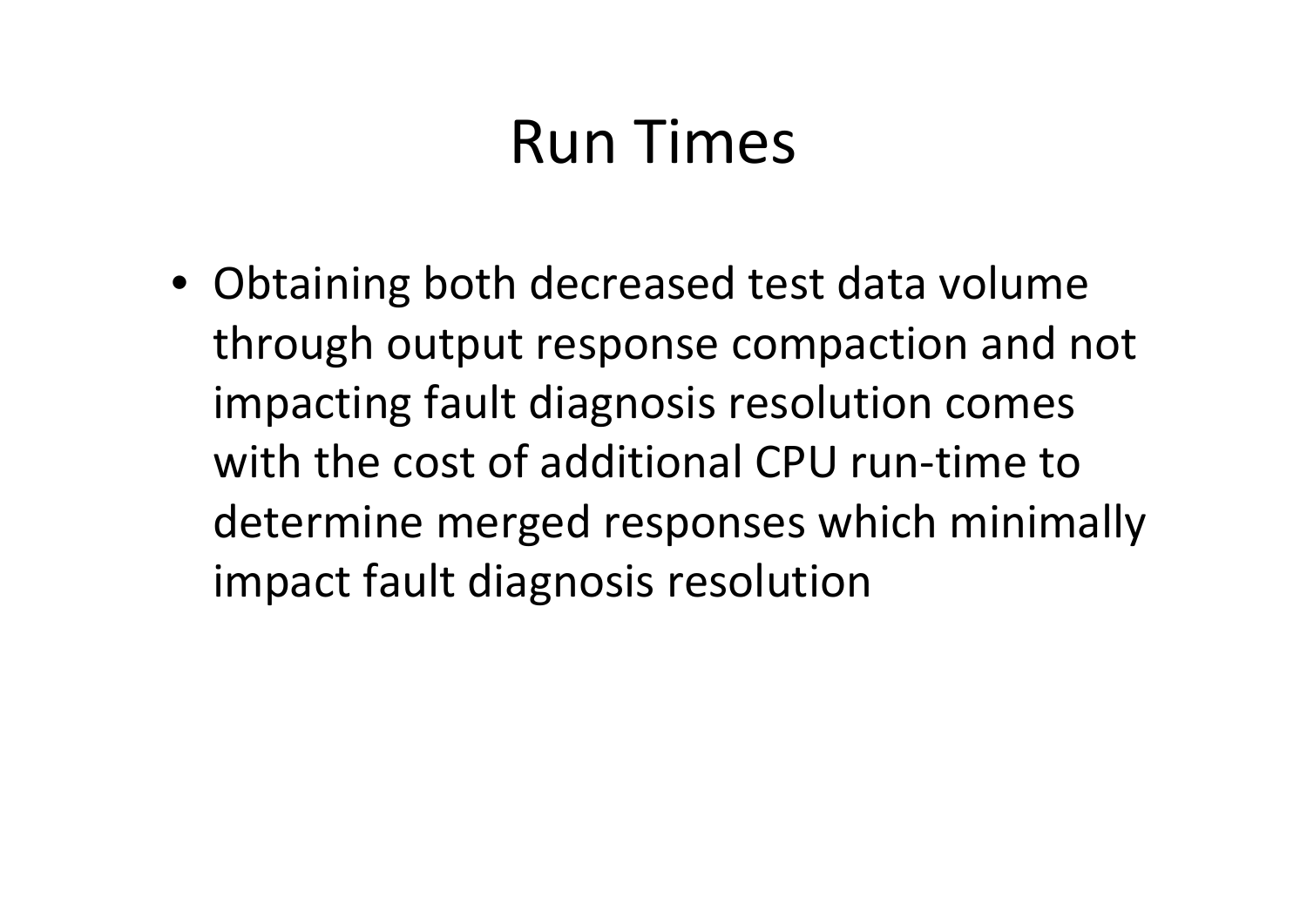#### Results on Run Times

|        |                  | $CR=10$ , $X = 1.0\%$ | $CR=10$ , $X = 2.0\%$ |             |  |  |  |
|--------|------------------|-----------------------|-----------------------|-------------|--|--|--|
| Ckt    | $\text{AAC}$ (s) | $FA-AAC(s)$           | $\vert$ AAC (s)       | $FA-AAC(s)$ |  |  |  |
| s5378  | 1.45             | 80.32                 | 1.92                  | 95.56       |  |  |  |
| s9234  | 3.20             | 396.34                | 3.88                  | 580.25      |  |  |  |
| s13207 | 16.57            | 1602.44               | 18.02                 | 1447.20     |  |  |  |
| s15850 | 10.35            | 510.73                | 12.18                 | 586.24      |  |  |  |
| s35932 | 27.97            | 44.22                 | 37.49                 | 96.40       |  |  |  |
| s38417 | 81.34            | 4734.72               | 89.34                 | 3929.08     |  |  |  |
| s38584 | 99.81            | 3138.72               | 119.30                | 12523.03    |  |  |  |

AAC – Time required for ATE Assisted Compaction FA‐AAC – Time required for Fault Aware ATE Assisted Compaction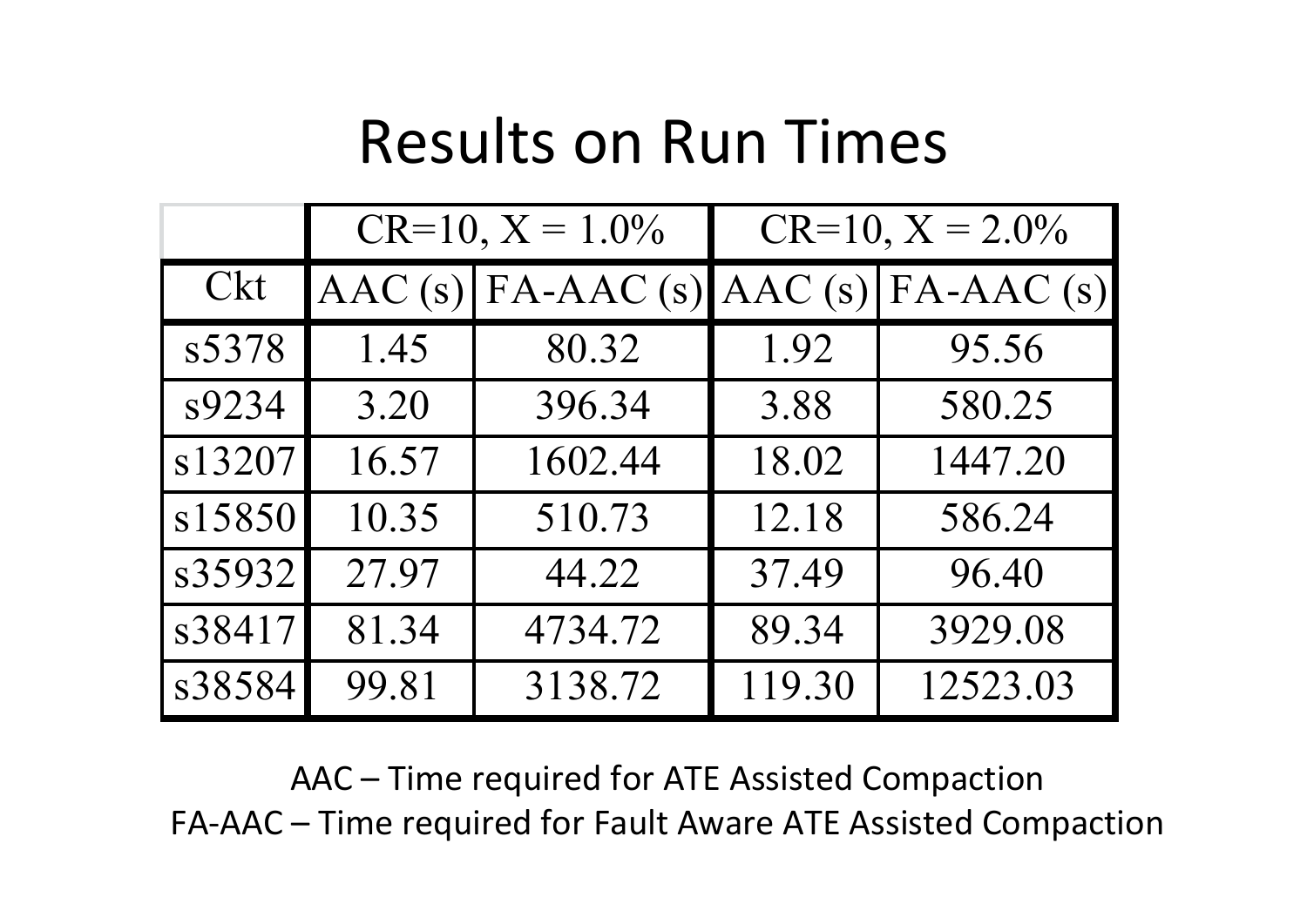#### Results on Run Times

|        |                  | $CR=30, X=1.0\%$ | $CR=30, X = 2.0\%$ |             |  |  |  |
|--------|------------------|------------------|--------------------|-------------|--|--|--|
| Ckt    | $\text{AAC}$ (s) | $FA-AAC(s)$      | AAC(s)             | $FA-AAC(s)$ |  |  |  |
| s5378  | 0.80             | 72.53            | 1.18               | 185.04      |  |  |  |
| s9234  | 1.35             | 241.38           | 2.54               | 887.22      |  |  |  |
| s13207 | 7.34             | 794.56           | 9.20               | 1261.38     |  |  |  |
| s15850 | 5.64             | 401.92           | 8.38               | 1189.48     |  |  |  |
| s35932 | 18.20            | 98.74            | 26.47              | 128.46      |  |  |  |
| s38417 | 44.40            | 2493.73          | 72.65              | 7865.89     |  |  |  |
| s38584 | 70.00            | 5494.52          | 112.53             | 23233.59    |  |  |  |

AAC – Time required for ATE Assisted Compaction FA‐AAC – Time required for Fault Aware ATE Assisted Compaction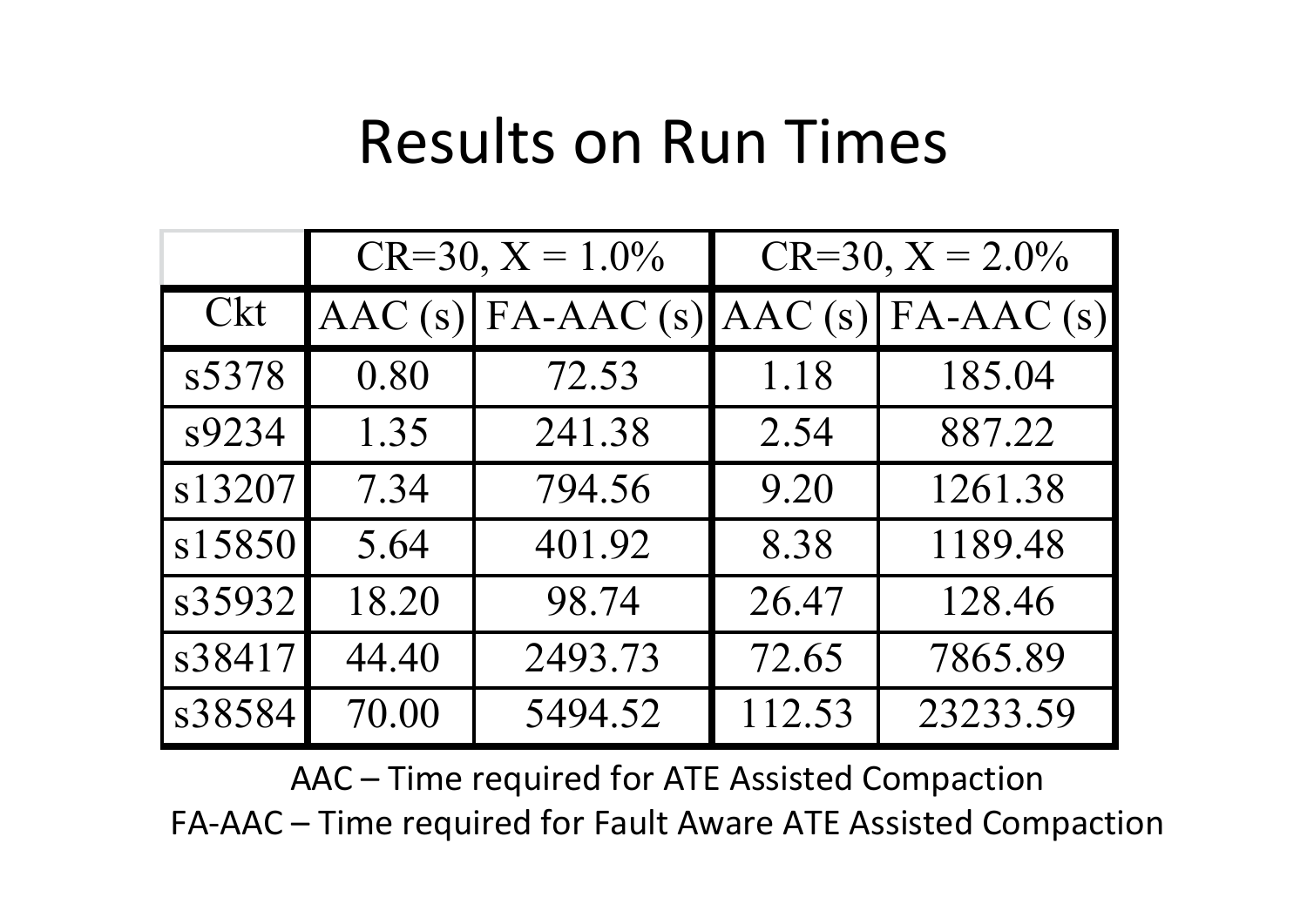#### Compaction – Uncollapsed Faults

|        |       |                  |                | $CR = 30$        |                  |                |  |  |
|--------|-------|------------------|----------------|------------------|------------------|----------------|--|--|
|        |       | $X = 1.0\%$      |                | $X = 2.0\%$      |                  |                |  |  |
| Ckt    | ACR1  | ACR <sub>2</sub> | $\triangle$ CR | ACR <sub>1</sub> | ACR <sub>2</sub> | $\triangle$ CR |  |  |
| s5378  | 16.11 | 31.76            | 1.97           | 12.49            | 24.70            | 1.98           |  |  |
| s9234  | 16.32 | 32.53            | 1.99           | 11.15            | 22.14            | 1.99           |  |  |
| s13207 | 22.75 | 45.20            | 1.99           | 17.90            | 35.43            | 1.98           |  |  |
| s15850 | 17.33 | 34.34            | 1.98           | 11.99            | 23.75            | 1.98           |  |  |
| s35932 | 9.07  | 14.51            | 1.60           | 6.10             | 9.23             | 1.51           |  |  |
| s38417 | 15.35 | 29.30            | 1.91           | 8.19             | 15.87            | 1.94           |  |  |
| s38584 | 11.20 | 22.07            | 1.97           | 6.80             | 13.48            | 1.98           |  |  |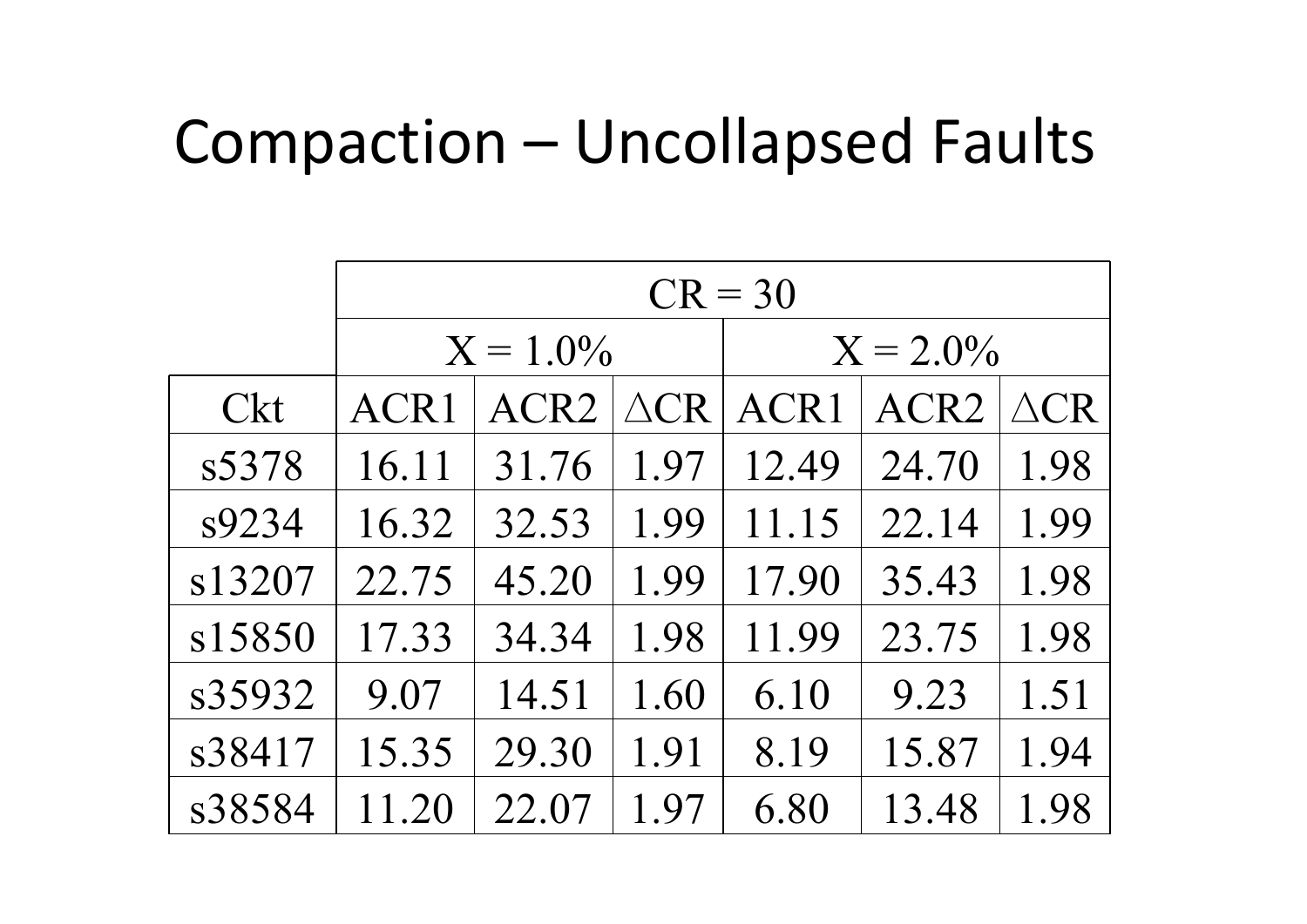## Single Fault Diagnosis – Uncollapsed Faults

|        |      |      |      | $CR=30, X=1.0\%$   |                         |              | $CR = 30, X = 2.0\%$ |              |                     |            |                         |          |
|--------|------|------|------|--------------------|-------------------------|--------------|----------------------|--------------|---------------------|------------|-------------------------|----------|
|        | Comp |      |      | AAC                |                         | $\Delta$     |                      | Comp         |                     | AAC        |                         |          |
| Ckt    | Mx   | Av   | Mx   | Av                 | $\mathbf{M} \mathbf{x}$ | Av           | Mx                   | Av           | $\vert$ M x $\vert$ | $\bf{A}$ v | $\mathbf{M} \mathbf{x}$ | Av       |
| s5378  | 56   | 3.59 | 56   | $\vert 3.64 \vert$ | $\overline{0}$          | $1.51\%$     | 56                   | 3.59         | 56                  | 3.66       |                         | 1.69%    |
| s9234  | 1001 |      | 1001 | 5.19               | $\overline{0}$          | $1.61\%$ 100 |                      | $5.10$   100 |                     | 5.21       | $\theta$                | 2.08%    |
| s13207 | 82   | 5.25 | 82   | 5.33               | $\overline{0}$          | $1.45\%$     | 82                   | 5.23         | 82                  | 5.32       |                         | $1.71\%$ |
| s15850 |      | 5.23 | 131  | 5.31               | $\overline{0}$          | $1.57\%$ 131 |                      | 5.23         | 131                 | 5.31       | $\left( \right)$        | $1.42\%$ |
| s35932 | 23   | 3.55 | 26   | 3.66               | $\overline{3}$          | $3.17\%$     | 25                   | 3.57         | 25                  | 3.73       | $\overline{0}$          | $4.34\%$ |
| s38417 | 69   | 4.13 | 69   | 4.15               | $\overline{0}$          | $0.54\%$     | 69                   | 4.13         | 69                  | 4.16       | $\theta$                | $0.84\%$ |
| s38584 | 53   | 3.30 | 53   | 3.32               | $\boldsymbol{0}$        | $0.56\%$     | 53                   | 3.29         | 53                  | 3.33       |                         | $1.07\%$ |